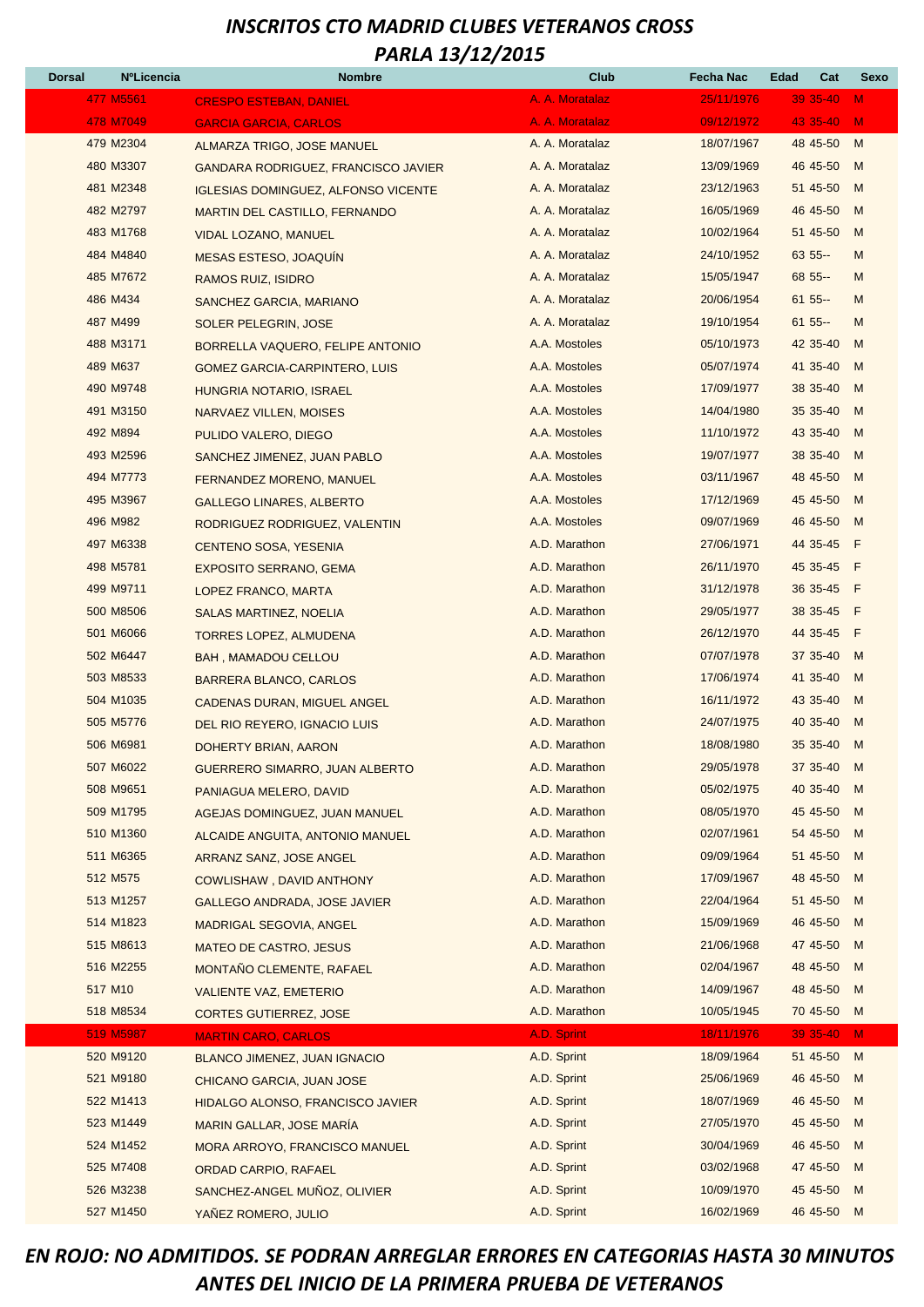| 528 M8899   | ARCICOLLAR BLANCO, ADOLFO             | AA Valdemoro Go Fit | 17/02/1977 | 38 35-40   | M  |
|-------------|---------------------------------------|---------------------|------------|------------|----|
| 529 M9454   | <b>CACERES GARCIA, JAVIER</b>         | AA Valdemoro Go Fit | 25/03/1975 | 40 35-40   | M  |
| 530 M1745   | CRIADO CARRASCO, JOSÉ MIGUEL          | AA Valdemoro Go Fit | 04/06/1971 | 44 35-40   | M  |
| 531 M7948   | DIAZ ESTEVEZ, JOSE MANUEL             | AA Valdemoro Go Fit | 28/06/1974 | 41 35-40   | M  |
| 532 M9349   | <b>ORTEGA GARCIA, FRANCISCO</b>       | AA Valdemoro Go Fit | 13/11/1971 | 44 35-40   | M  |
| 533 M7949   | REBOLLO ALONSO, FRANCISCO JAVIER      | AA Valdemoro Go Fit | 23/07/1978 | 37 35-40   | M  |
| 534 M782    | RODRIGUEZ ESTEVEZ, VICTOR             | AA Valdemoro Go Fit | 21/01/1977 | 38 35-40   | M  |
| 535 M1429   | VALDEPEÑAS CHAO, MARCOS               | AA Valdemoro Go Fit | 22/08/1976 | 39 35-40   | M  |
| 536 M996    | VILLAR DEL SAZ GORDON, JOSE MANUEL    | AA Valdemoro Go Fit | 12/11/1977 | 38 35-40   | M  |
| 537 M6584   | DE LA PEÑA PAMPANAS, MANUEL           | AA Valdemoro Go Fit | 06/06/1964 | 51 45-50   | M  |
| 538 M1861   | GOMEZ RUIZ, ALFONSO ANTONIO           | AA Valdemoro Go Fit | 10/10/1970 | 45 45 - 50 | M  |
| 539 M8947   | <b>HERNANDEZ MARTIN, JOSE ANTONIO</b> | AA Valdemoro Go Fit | 20/02/1965 | 50 45-50   | M  |
| 540 M8948   | RAMOS TORRES, EMILIO JESUS            | AA Valdemoro Go Fit | 16/02/1970 | 45 45-50   | M  |
| 541 M1860   | RATIA ROMERO, ANTONIO                 | AA Valdemoro Go Fit | 14/04/1968 | 47 45-50   | M  |
| 542 M1641   | SANCHEZ SAEZ, JOSE ANTONIO            | AA Valdemoro Go Fit | 27/01/1967 | 48 45-50   | M  |
| 543 M1749   | SALAZAR GONZALEZ, PABLO               | AA Valdemoro Go Fit | 23/11/1957 | 58 45-50   | M  |
| 544 M659    | BERLINCHES RODRIGO, JOSE MANUEL       | Ajalkala            | 26/04/1973 | 42 35-40   | M  |
| 545 M6406   | DONORO BLAZQUEZ, RICARDO              | Ajalkala            | 06/10/1977 | 38 35-40   | M  |
| 546 M4456   | <b>ENCINAR PEREZ, ANTONIO</b>         | Ajalkala            | 27/06/1977 | 38 35-40   | M  |
| 547 M894575 | FERREIRA GONZALEZ, JOSE CARLOS        | Ajalkala            | 13/02/1974 | 41 35-40   | M  |
| 548 M689    | PUEBLAS LOMINCHAR, ALBERTO            | Ajalkala            | 07/10/1977 | 38 35-40   | M  |
| 549 M9308   | ROPERO CABALLERO, ISRAEL              | Ajalkala            | 28/04/1977 | 38 35-40   | M  |
| 550 M3730   | RUPEREZ LOBATO, JESUS ANGEL           | Ajalkala            | 30/12/1973 | 41 35-40   | M  |
| 551 M9293   | TORVISCO NAJARRO, MANUEL              | Ajalkala            | 13/07/1976 | 39 35-40   | M  |
| 552 M9291   | <b>VACAS SANCHEZ, JULIAN</b>          | Ajalkala            | 07/07/1971 | 44 35-40   | M  |
| 553 M376    | ALBA SANCHEZ, JUAN CARLOS             | Ajalkala            | 19/08/1965 | 50 45-50   | M  |
| 554 M9294   | <b>BARRIL DUQUE, FRANCISCO JAVIER</b> | Ajalkala            | 18/11/1967 | 48 45-50   | M  |
| 555 M1863   | <b>BLANCO GONZALEZ, JAVIER</b>        | Ajalkala            | 16/01/1968 | 47 45-50   | M  |
| 556 M661    | <b>GARCIA MORAN, FRANCISCO JAVIER</b> | Ajalkala            | 03/07/1967 | 48 45-50   | M  |
| 557 M750    | PRIETO MARTIN, JUAN                   | Ajalkala            | 21/01/1967 | 48 45-50   | M  |
| 558 M2278   | <b>CHECA DURAN, ELENA</b>             | At. Arroyomolinos   | 01/03/1975 | 40 35-45 F |    |
| 559 M7037   | GALLARDO MONTALVO, MARIA DE LOS REYES | At. Arroyomolinos   | 06/01/1976 | 39 35-45   | -F |
| 560 M2821   | JIMENEZ FERNANDEZ, REBECA             | At. Arroyomolinos   | 03/07/1978 | 37 35-45 F |    |
| 561 M759    | <b>MANSILLA ARRIBA, NOELIA</b>        | At. Arroyomolinos   | 27/05/1979 | 36 35-45 F |    |
| 562 M1250   | MOLPECERES ALVAREZ, MARTA             | At. Arroyomolinos   | 10/11/1973 | 42 35-45 F |    |
| 563 M1955   | PERALES RUIZ, MARIA BELEN             | At. Arroyomolinos   | 09/06/1971 | 44 35-45 F |    |
| 564 M7019   | RAMIREZ DE LA ANTONIA, MELANIE        | At. Arroyomolinos   | 03/02/1977 | 38 35-45 F |    |
| 565 M2800   | RODRÍGUEZ SAN JOSE, MARTA             | At. Arroyomolinos   | 07/10/1972 | 43 35-45 F |    |
| 566 M5717   | <b>RIVAS SANCHEZ, SERGIO</b>          | At. Arroyomolinos   | 09/11/1980 | 35 35-40   | M  |
| 567 M9636   | CALZAS GUTIERREZ, SOFIA               | At. Fuenlabrada     | 15/02/1972 | 43 35-45 F |    |
| 568 M1842   | <b>GARCIA GONZALEZ, INMACULADA</b>    | At. Fuenlabrada     | 26/01/1974 | 41 35-45 F |    |
| 569 M5082   | HONRADO LUNA, RAQUEL                  | At. Fuenlabrada     | 05/01/1974 | 41 35-45 F |    |
| 570 M9592   | <b>IGUAL GOMEZ, RAQUEL</b>            | At. Fuenlabrada     | 05/10/1970 | 45 35-45 F |    |
| 571 M349    | OYONARTE ARGUDO, MARIA LUISA          | At. Fuenlabrada     | 25/12/1968 | 46 35-45 F |    |
| 572 M4825   | PRIEGO DIAZ, SONIA                    | At. Fuenlabrada     | 04/04/1974 | 41 35-45 F |    |
| 573 M8568   | VAZQUEZ RODRIGUEZ, VANESA             | At. Fuenlabrada     | 07/08/1979 | 36 35-45 F |    |
| 574 M8291   | DEL OLMO APARICIO, CARMEN             | At. Fuenlabrada     | 09/06/1963 | 52 50 --   | F  |
| 575 M2353   | <b>GARCIA PARIS, CARMEN</b>           | At. Fuenlabrada     | 01/11/1964 | $5150 -$   | F  |
| 576 M954    | MORCUENDE DOMINGUEZ, MARIA NIEVES     | At. Fuenlabrada     | 17/06/1957 | 58 50 --   | F  |
| 577 M8567   | <b>GARCIA GIL, MARIO</b>              | At. Fuenlabrada     | 15/11/1974 | 41 35-40   | M  |
| 578 M2326   | GONZALEZ CALVO, JOSE MARIA            | At. Fuenlabrada     | 03/03/1973 | 42 35-40   | M  |
| 579 M41     | PAREDES PAREDES, ALBERTO              | At. Fuenlabrada     | 16/09/1979 | 36 35-40   | M  |
|             |                                       |                     |            |            |    |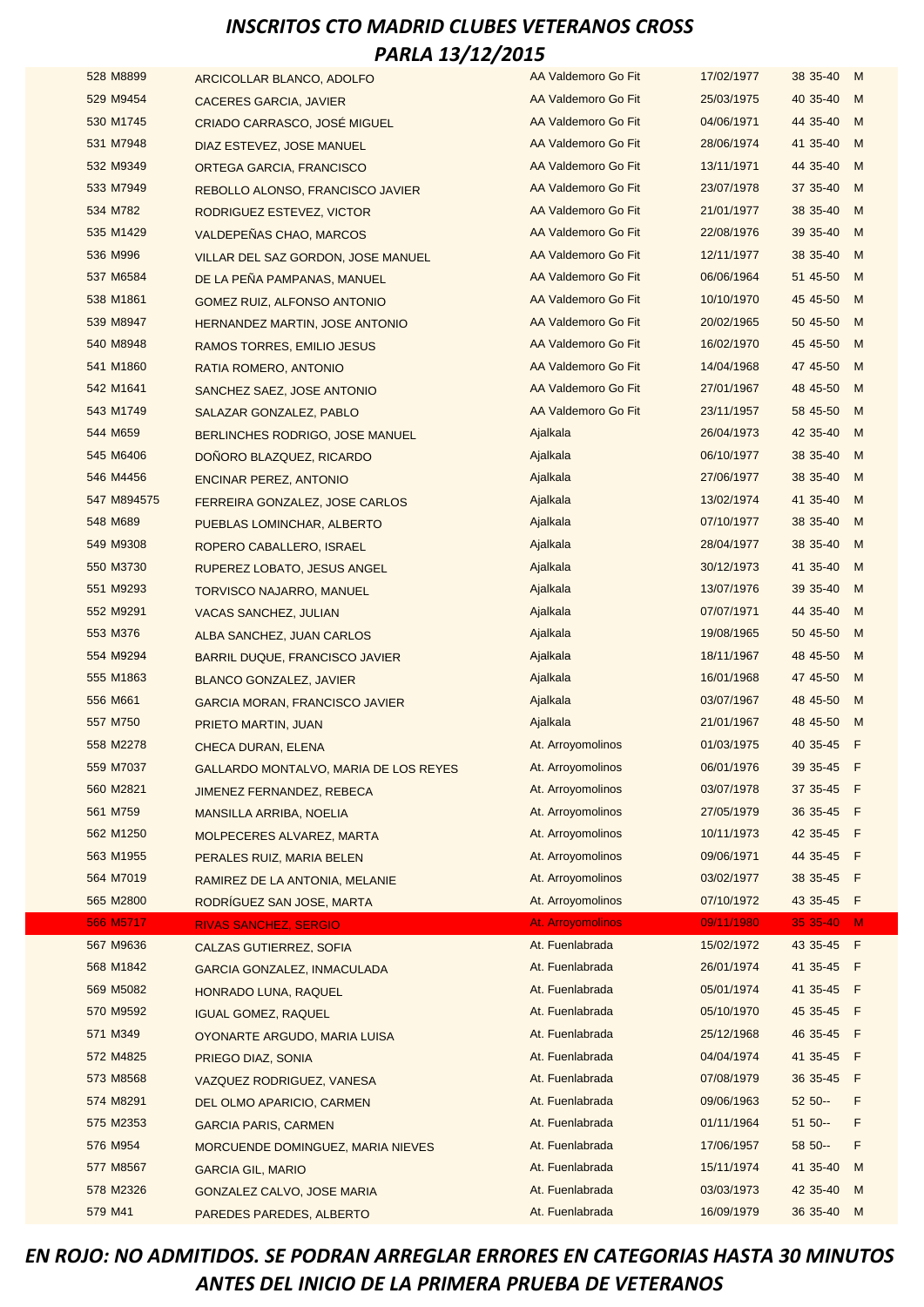| 580 M2085 | <b>VACAS FERNANDEZ, GREGORIO</b>                      | At. Fuenlabrada             | 24/09/1976 | 39 35-40        | M              |
|-----------|-------------------------------------------------------|-----------------------------|------------|-----------------|----------------|
| 581 M1998 | LOPEZ ARGUDO, PABLO                                   | At. Fuenlabrada             | 06/01/1967 | 48 45-50        | M              |
| 582 M9785 | <b>MATAMOROS PALMA, JOSE ANGEL</b>                    | At. Fuenlabrada             | 19/03/1970 | 45 45-50        | M              |
| 583 M327  | PRIETO FERNANDEZ, VICTOR                              | At. Fuenlabrada             | 21/03/1967 | 48 45-50        | M              |
| 584 M1982 | <b>RUIZ ESPINOSA, JUAN FRANCISCO</b>                  | At. Fuenlabrada             | 23/06/1968 | 47 45-50        | M              |
| 585 M958  | <b>CARRASCO SCHUMIDT, MONICA</b>                      | Atletismo Alcorcon          | 28/10/1966 | 49 35-45        | F              |
| 586 M1318 | CIFUENTES GARCIA, MARTA                               | <b>Atletismo Alcorcon</b>   | 25/03/1971 | 44 35-45        | F              |
| 587 M1311 | <b>HARO RIVAS, MARIA DEL SOL</b>                      | <b>Atletismo Alcorcon</b>   | 02/04/1967 | 48 35-45        | F              |
| 588 M2172 | <b>MANSO BARBERO, YOLANDA</b>                         | Atletismo Alcorcon          | 18/03/1978 | 37 35-45 F      |                |
| 589 M299  | <b>MARTIN GARCIA, SONIA</b>                           | <b>Atletismo Alcorcon</b>   | 18/09/1977 | 38 35-45<br>- F |                |
| 590 M2024 | <b>MONTORO ORTIZ, MONICA</b>                          | <b>Atletismo Alcorcon</b>   | 12/12/1972 | 43 35-45 F      |                |
| 591 M1038 | RODRIGO CANO, NURIA                                   | <b>Atletismo Alcorcon</b>   | 28/09/1975 | 40 35-45        | F              |
| 592 M9431 | SANTOS ARRIAGA, REBECA                                | Atletismo Alcorcon          | 18/01/1977 | 38 35-45        | F              |
| 593 M9957 | <b>VILLALVA QUINTANA, PATRICIA</b>                    | Atletismo Alcorcon          | 29/07/1972 | 43 35-45 F      |                |
| 594 M960  | <b>CARAZO SANZ, PURIFICACION</b>                      | <b>Atletismo Alcorcon</b>   | 03/02/1963 | $5250 -$        | F              |
| 595 M963  | <b>LOPEZ ALMOROX, AZUCENA</b>                         | <b>Atletismo Alcorcon</b>   | 25/02/1958 | $5750 -$        | F              |
| 596 M3323 | BEDOYA NUÑEZ, DAVID                                   | Atletismo Alcorcon          | 25/02/1978 | 37 35-40        | M              |
| 597 M2023 | FERNANDEZ RINA, CANDIDO                               | Atletismo Alcorcon          | 26/05/1971 | 44 35-40        | M              |
| 598 M6647 | JIMENEZ RAMIREZ, RAFAEL                               | Atletismo Alcorcon          | 30/07/1975 | 40 35-40        | M              |
| 599 M1340 | RODRIGUEZ RIVERO, SERGIO                              | <b>Atletismo Alcorcon</b>   | 28/01/1979 | 36 35-40        | M              |
| 600 M6648 | DO NASCIMENTO CARRIZO, OSCAR ARMANDO                  | Atletismo Alcorcon          | 02/10/1969 | 46 45-50        | M              |
| 601 M9974 | <b>HIRSCH, THOMAS</b>                                 | <b>Atletismo Alcorcon</b>   | 22/12/1962 | 52 45-50        | M              |
| 602 M280  | JARAMILLO AGUADO, CARLOS                              | Atletismo Alcorcon          | 30/05/1964 | 51 45-50        | M              |
| 603 M2665 | JIMENEZ MIRANDA, ANDRES                               | Atletismo Alcorcon          | 25/09/1966 | 49 45-50        | M              |
| 604 M121  | TORRALBA FERNANDEZ, ELOY                              | Atletismo Alcorcon          | 22/10/1970 | 45 45 - 50      | M              |
| 605 M745  | <b>DELGADO CRIADO, MANUEL</b>                         | Atletismo Alcorcon          | 06/05/1959 | 56 45-50        | M              |
| 606 M2215 | <b>ESCOLAR GOMEZ, MIRIAN</b>                          | <b>Atletismo Leganes</b>    | 06/05/1978 | 37 35-45 F      |                |
| 607 M8109 | <b>MARTINEZ GARCIA, PALOMA</b>                        | <b>Atletismo Leganes</b>    | 16/08/1976 | 39 35-45        | - F            |
| 608 M9396 | RODRIGO OCAÑA, MARGARITA                              | Atletismo Leganes           | 26/09/1967 | 48 35-45        | -F             |
| 609 M2228 | <b>CIRUELA SANTAR, NIEVES</b>                         | Atletismo Leganes           | 12/02/1965 | 50 35-45        | F              |
| 610 M7093 | SANROMAN CIUDAD, ROSA MARIA                           | Atletismo Leganes           | 15/12/1964 | 50 35-45<br>- F |                |
| 611 M9995 | <b>GARCIA CALDERON, MANUEL</b>                        | Atletismo Leganes           | 05/09/1979 | 36 35-40        | M              |
| 612 M2856 | <b>GARCIA MUÑOZ, DAVID</b>                            | <b>Atletismo Leganes</b>    | 09/08/1973 | 42 35-40        | M              |
| 613 M9332 | JIMENEZ GONZALEZ, RAFAEL                              | <b>Atletismo Leganes</b>    | 23/02/1972 | 43 35-40        | M              |
| 614 M3562 | PEÑAS JIMENEZ, MIGUEL                                 | <b>Atletismo Leganes</b>    | 24/11/1972 | 43 35-40        | M              |
| 615 M3611 | <b>BENITEZ MIGALLON, JOSE MARIA</b>                   | <b>Atletismo Leganes</b>    | 03/07/1962 | 53 45-50        | M              |
| 616 M2529 | <b>GARRIDO TARIFA, JUAN CARLOS</b>                    | Atletismo Leganes           | 24/08/1964 | 51 45-50        | M              |
| 617 M1900 | <b>GUTIERREZ SUAREZ, JOSE MANUEL</b>                  | <b>Atletismo Leganes</b>    | 28/03/1961 | 54 45-50        | M              |
| 618 M1423 | MORENO MUÑOZ, LUIS                                    | <b>Atletismo Leganes</b>    | 11/11/1962 | 53 45-50        | M              |
| 619 M8349 | RODRIGUEZ MUÑOZ, RAMIRO                               | Atletismo Leganes           | 11/03/1956 | 59 45-50        | M              |
| 620 M3235 | <b>VILLARRUBIA MARTIN DE VIDALES, MARIANO ENRIQUE</b> | C.A.P.O.L.                  | 20/11/1980 | 35 35-40        | $\mathbf{M}$   |
| 621 M4775 | <b>DOMINGUEZ GONZALEZ, MARCOS</b>                     | <b>CA Torrejon de Ardoz</b> | 07/06/1976 | 39 35-40        | $-M$           |
| 622 M9585 | <b>SERRANO VERDUGO, CASTO</b>                         | <b>CA Torrejon de Ardoz</b> | 17/08/1972 | 43 35-40        | $-M$           |
| 623 M8918 | <b>GARCIA GUTIERREZ, RAUL</b>                         | <b>CA Torrejon de Ardoz</b> | 27/03/1970 | 45 45-50        | $\mathbf{M}$   |
| 624 M2470 | <b>MARTINEZ MARIAN, LUIS MIGUEL</b>                   | <b>CA Torrejon de Ardoz</b> | 03/07/1967 | 48 45-50        | $\blacksquare$ |
| 625 M2075 | <b>RAMOS PINTADO, JUAN JOSE</b>                       | <b>CA Torrejon de Ardoz</b> | 03/08/1958 | $57.55 -$       | M              |
| 626 M96   | CAÑAMERO CITA, RAUL                                   | Canal de Isabel II          | 21/11/1976 | 39 35-40        | M              |
| 627 M9240 | <b>GONZALEZ GIL, ALBERTO</b>                          | Canal de Isabel II          | 02/02/1978 | 37 35-40        | M              |
| 628 M9242 | <b>ILLERA LOPEZ, CARLOS</b>                           | Canal de Isabel II          | 25/06/1979 | 36 35-40        | M              |
| 629 M2094 | <b>MORILLO NOTARIO, CESAR</b>                         | Canal de Isabel II          | 28/10/1975 | 40 35-40        | M              |
| 630 M6057 | MUÑOZ MARINA, DAVID                                   | Canal de Isabel II          | 25/05/1976 | 39 35-40        | M              |
| 631 M526  | <b>OVALLE ROJAS, CESAR ARTURO</b>                     | Canal de Isabel II          | 12/10/1979 | 36 35-40        | M              |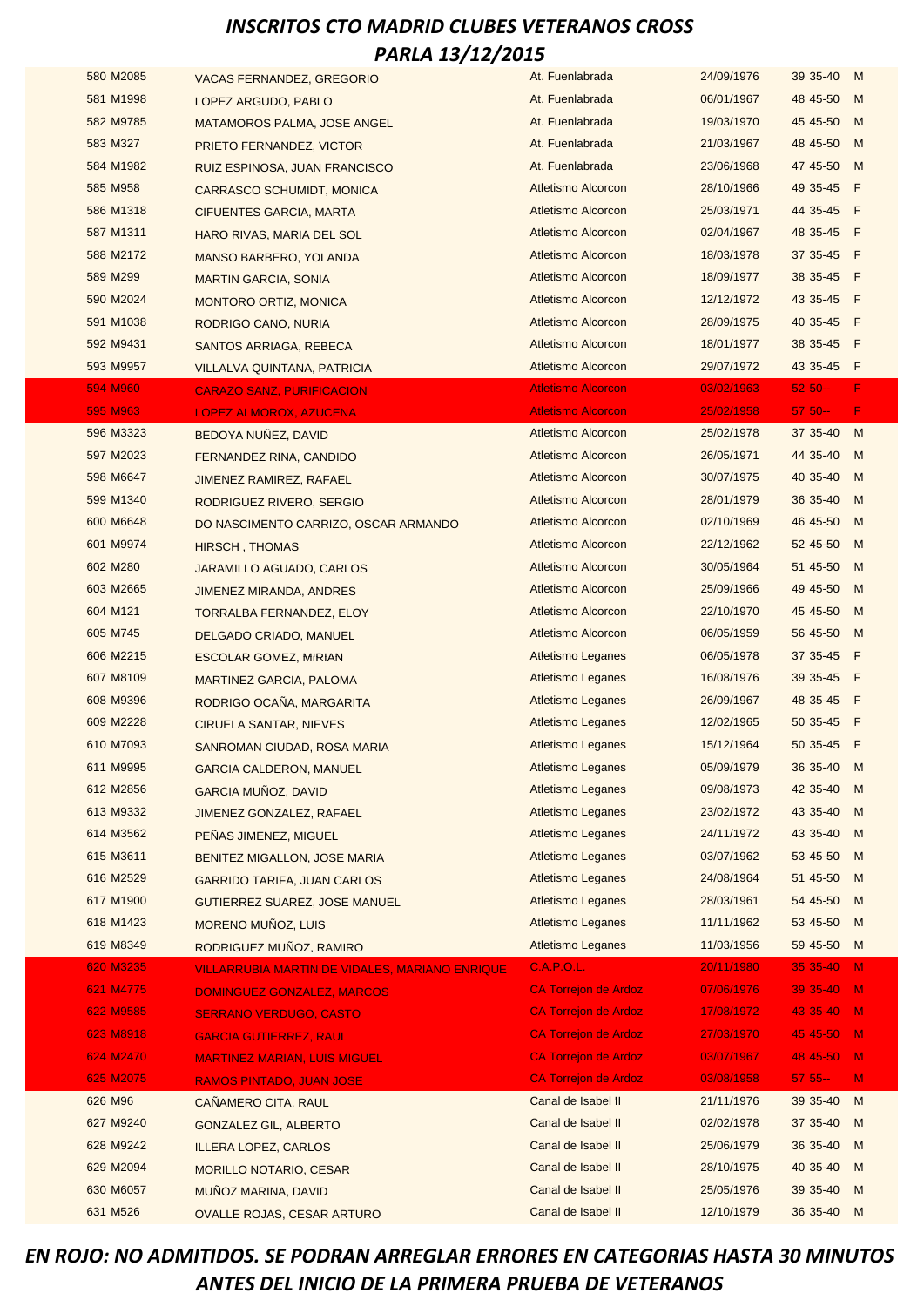| 632 M2368 | PEREZ PRIETO, JOSE ENRIQUE               | Canal de Isabel II            | 27/11/1978 | 37 35-40   | M   |
|-----------|------------------------------------------|-------------------------------|------------|------------|-----|
| 633 M6056 | SERRANO GONZALEZ, ALBERTO                | Canal de Isabel II            | 03/03/1971 | 44 35-40   | M   |
| 634 M8935 | <b>VARGAS ANSIA, DAVID</b>               | Canal de Isabel II            | 23/05/1971 | 44 35-40   | M   |
| 635 M6913 | VIÑAS PAJARES, RAUL                      | Canal de Isabel II            | 24/02/1979 | 36 35-40   | M   |
| 636 M6055 | <b>GARCIA MARTIN, VICTOR MANUEL</b>      | Canal de Isabel II            | 03/02/1970 | 45 45 - 50 | M   |
| 637 M5845 | LOPEZ PEÑALVER, JUAN CARLOS              | Canal de Isabel II            | 03/04/1968 | 47 45-50   | M   |
| 638 M887  | <b>VILLALBA BENITA, EUSEBIO</b>          | Canal de Isabel II            | 25/02/1967 | 48 45-50   | M   |
| 639 M823  | FERNANDEZ HERNANDEZ, RAUL                | Canguro A.A.C.                | 03/02/1975 | 40 35-40   | M   |
| 640 M1502 | <b>GARCIA-BADELL DELIBES, LUCAS</b>      | Canguro A.A.C.                | 24/05/1979 | 36 35-40   | M   |
| 641 M2521 | <b>MORENO IGLESIAS, FERNANDO</b>         | Canguro A.A.C.                | 25/04/1975 | 40 35-40   | M   |
| 642 M5478 | RUIBERRIZ DE TORRES PRIETO, JOSÉ MIGUEL  | Canguro A.A.C.                | 04/03/1978 | 37 35-40   | M   |
| 643 M2758 | <b>SEA LONGARELA, CARLOS</b>             | Canguro A.A.C.                | 20/12/1974 | 40 35-40   | M   |
| 644 M9570 | <b>TORIJA HOMBRADOS, JOSE</b>            | Canguro A.A.C.                | 20/10/1979 | 36 35-40   | M   |
| 645 M3484 | <b>BARROS GARCIA, JAIME</b>              | Canguro A.A.C.                | 20/08/1969 | 46 45-50   | M   |
| 646 M2268 | CAMARGO ARRANZ, TOMAS ANTONIO            | Canguro A.A.C.                | 25/09/1970 | 45 45-50   | M   |
| 647 M676  | <b>CARRERA MORAN, JOSE LUIS</b>          | Canguro A.A.C.                | 01/02/1968 | 47 45-50   | M   |
| 648 M1853 | <b>CRESPO DIEZ, RAFAEL</b>               | Canguro A.A.C.                | 13/09/1963 | 52 45-50   | M   |
| 649 M9573 | LOPEZ RODRIGUEZ, PEDRO PABLO             | Canguro A.A.C.                | 14/12/1961 | 53 45-50   | M   |
| 650 M675  | PERNIL MEJIAS, ASER                      | Canguro A.A.C.                | 30/07/1970 | 45 45 - 50 | M   |
| 651 M2209 | <b>VEREDA MORATILLA, ANTONIO</b>         | Canguro A.A.C.                | 14/06/1970 | 45 45-50   | M   |
| 652 M9571 | FONDEVILA TABOADA, MANUEL ANGEL          | Canguro A.A.C.                | 02/01/1952 | 63 55 --   | M   |
| 653 M3264 | <b>MORALES PALACIOS, ANTONIO</b>         | Canguro A.A.C.                | 07/12/1959 | 56 55 --   | M   |
| 654 M2661 | ODRIOZOLA LINO, JAVIER                   | Canguro A.A.C.                | 02/11/1952 | $63.55 -$  | M   |
| 655 M2525 | ZAPATA GARCÍA, RUFINO                    | Canguro A.A.C.                | 17/08/1959 | 56 55 --   | M   |
| 656 M8524 | <b>ORIZA PALOMO, EDUARDO</b>             | <b>CDE San Fernando</b>       | 06/09/1973 | 42 35-40   | M   |
|           |                                          | <b>Club Corredores</b>        | 20/11/1975 | 40 35-45   | - F |
| 657 M7450 | <b>GARCIA RODRIGUEZ, CAROLINA</b>        |                               |            |            |     |
| 658 M7451 | <b>IGLESIAS DIAZ, RAQUEL</b>             | <b>Club Corredores</b>        | 07/08/1975 | 40 35-45   | - F |
| 659 M5264 | <b>MELGAR GARCIA, EVA</b>                | <b>Club Corredores</b>        | 28/02/1978 | 37 35-45 F |     |
| 660 M6921 | <b>MORENO SANCHEZ, RAQUEL</b>            | <b>Club Corredores</b>        | 01/07/1976 | 39 35-45   | - F |
| 661 M4330 | RODRIGUEZ FERNANDEZ, GUADALUPE           | <b>Club Corredores</b>        | 17/12/1971 | 43 35-45   | - F |
| 662 M3459 | RODRIGUEZ GARCIA, MAITE                  | <b>Club Corredores</b>        | 03/07/1977 | 38 35-45   | - F |
| 663 M8148 | <b>GARCIA CORONADO, LUIS PABLO</b>       | <b>Club Corredores</b>        | 31/05/1978 | 37 35-40   | M   |
| 664 M2860 | GIL RODRIGUEZ, MIGUEL ANGEL              | <b>Club Corredores</b>        | 30/08/1971 | 44 35-40   | M   |
| 665 M1055 | <b>HERAS PEREZ, JAVIER</b>               | <b>Club Corredores</b>        | 10/05/1977 | 38 35-40   | M   |
| 666 M4823 | LOPEZ MARTINEZ, PEDRO                    | <b>Club Corredores</b>        | 11/01/1980 | 35 35-40   | M   |
| 667 M6430 | <b>TABERNERO CASTRO, JOSE ALBERTO</b>    | <b>Club Corredores</b>        | 06/05/1977 | 38 35-40   | M   |
| 668 M1333 | <b>FERNANDEZ VALENTI, MARIA LUCIA</b>    | E.A. Majadahonda              | 26/12/1965 | 49 35-45   | F.  |
| 669 M5314 | <b>MARTIN SANCHEZ, MARIA ISABEL</b>      | E.A. Majadahonda              | 09/08/1962 | $5350 -$   | F   |
| 670 M5424 | OLMEDO TEJEDOR, Mª JOSÉ                  | E.A. Majadahonda              | 24/11/1965 | $50 50 -$  | F.  |
| 671 M2246 | BARBERA CASILLAS, JUAN JOSE              | E.A. Majadahonda              | 05/06/1962 | 53 45-50   | M   |
| 672 M3389 | FERNANDEZ VELASCO, PABLO                 | E.A. Majadahonda              | 12/09/1964 | 51 45-50   | M   |
| 673 M419  | RAMIREZ ANTON, ENRIQUE                   | E.A. Majadahonda              | 11/08/1963 | 52 45-50   | M   |
| 674 M2009 | RAMIREZ ARREGUI, RAFAEL IGNACIO          | E.A. Majadahonda              | 30/07/1961 | 54 45-50   | M   |
| 675 M2702 | <b>CANFRANC DOBLAS, LUIS MIGUEL</b>      | <b>Edward Athletic</b>        | 08/11/1960 | $555 -$    | M   |
| 676 M225  | <b>GONZALEZ SANCHEZ, JOSE LUIS</b>       | <b>Edward Athletic</b>        | 02/12/1957 | 58 55 --   | M   |
| 677 M3702 | HERRADON ALEGRE, JOSE RAMON              | <b>Edward Athletic</b>        | 21/01/1960 | 55 55 --   | M   |
| 678 M7379 | RODRIGUEZ ZAPATERO, OSCAR                | <b>Edward Athletic</b>        | 09/08/1958 | 57 55 --   | M   |
| 679 M4432 | <b>VECILLAS FUERTES, FRANCISCO JOSE</b>  | <b>Edward Athletic</b>        | 07/09/1958 | $575 - -$  | M   |
| 680 M5027 | DE MUNCK LOYOLA, PATRICIA                | <b>Grupo Oasis TresCantos</b> | 09/07/1964 | $51 50 -$  | F   |
| 681 M3394 | <b>HIGHTOWER MCHARRIS, COURTENEY ANN</b> | <b>Grupo Oasis TresCantos</b> | 25/05/1965 | $50.50 -$  | F   |
| 682 M8844 | UBIDE RUIZ, ISABEL                       | <b>Grupo Oasis TresCantos</b> | 15/02/1965 | $50.50 -$  | F   |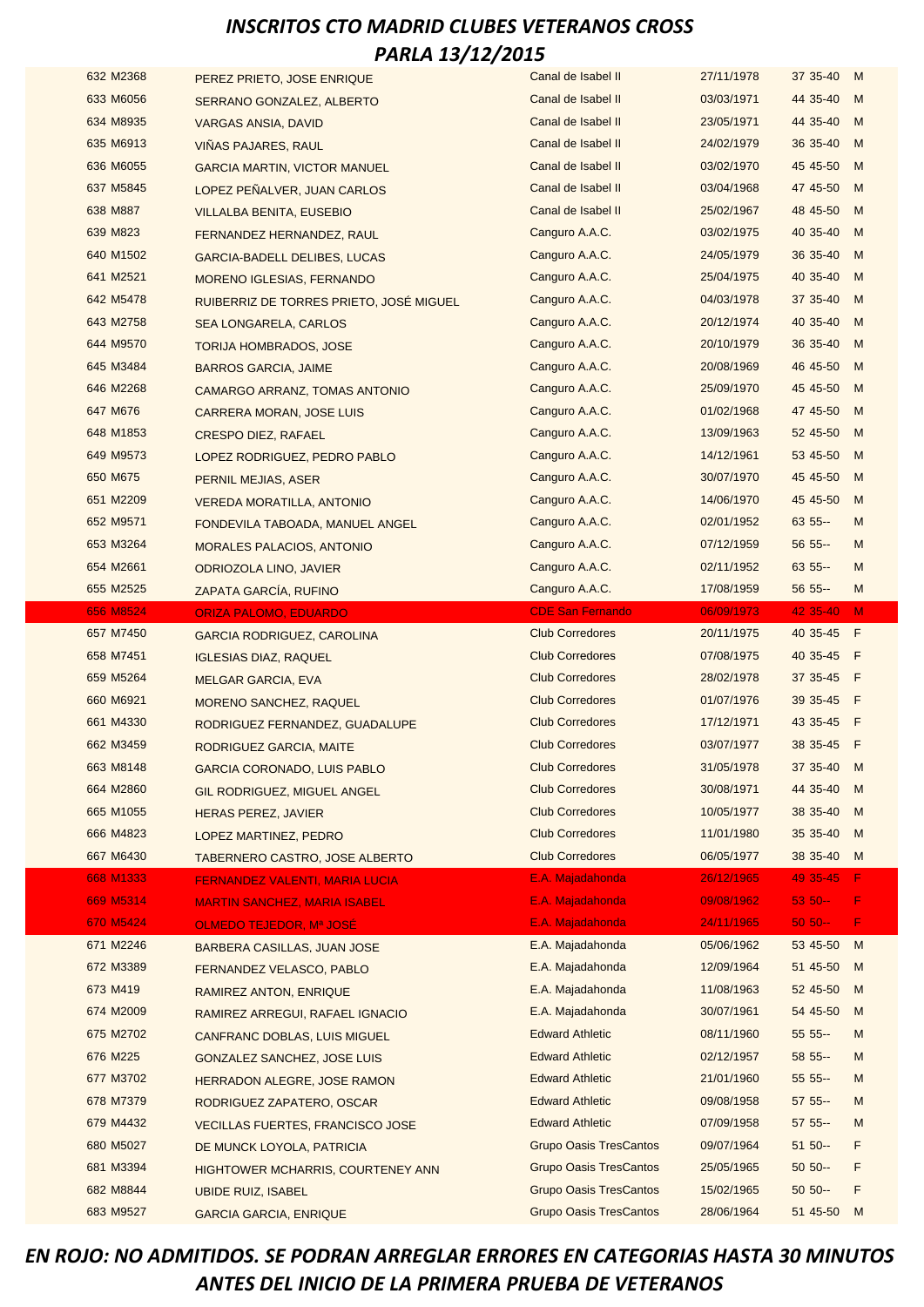| 684 M1039 | RODRIGUEZ ALVARO, ALFONSO             | <b>Grupo Oasis TresCantos</b> | 16/05/1962 | 53 45-50   | M   |
|-----------|---------------------------------------|-------------------------------|------------|------------|-----|
| 685 M1210 | ZUBIETA MARTINEZ, FRANCISCO JAVIER    | <b>Grupo Oasis TresCantos</b> | 20/02/1961 | 54 45-50   | M   |
| 686 M3371 | <b>BISBAL MARTIN, JAVIER</b>          | <b>Grupo Oasis TresCantos</b> | 16/01/1959 | 56 45-50   | M   |
| 687 M4897 | <b>MUÑOZ LOPEZ, ANTONIO JAVIER</b>    | <b>Iberia</b>                 | 21/07/1972 | 43 35-40   | M   |
| 688 M6316 | <b>LOPEZ DE LA MORENA, JULIO JOSE</b> | <b>Iberia</b>                 | 03/06/1970 | 45 45-50   | M   |
| 689 M3699 | LOPEZ LOPEZ, JUAN CARLOS              | Iberia                        | 31/12/1949 | $65.55 -$  | M   |
| 690 M3624 | <b>LOZANO GIGANTE, MANUEL</b>         | <b>Iberia</b>                 | 19/09/1952 | 63 55 --   | M   |
| 691 M3618 | PUERTA ROBLES, FRANCISCO              | Iberia                        | 13/07/1951 | $64.55 -$  | M   |
| 692 M9130 | BARRIOS BARCELONA, ROSA MARIA         | Lynze Parla                   | 13/03/1969 | 46 35-45   | F   |
| 693 M8883 | DIAZ MORALES, BEATRIZ                 | Lynze Parla                   | 15/11/1979 | 36 35-45 F |     |
| 694 M839  | ELVIRA JIMENEZ, SILVIA                | Lynze Parla                   | 20/12/1972 | 42 35-45 F |     |
| 695 M305  | SIERRA GARRIDO, MARIA FRANCISCA       | Lynze Parla                   | 30/03/1968 | 47 35-45 F |     |
| 696 M4830 | SORIA MARQUEZ, EVANGELINA             | Lynze Parla                   | 14/06/1967 | 48 35-45   | F   |
| 697 M2230 | ALONSO ALONSO, MARIA CONSUELO         | Lynze Parla                   | 09/11/1948 | 67 50 --   | F   |
| 698 M6410 | <b>COLLADO ESCUDERO, LUCIA</b>        | Lynze Parla                   | 29/01/1955 | $60 50 -$  | F   |
| 699 M3277 | ESCOLAR LOPEZ-ZUAZO, MARIA JOSE       | Lynze Parla                   | 05/03/1961 | $5450 -$   | F   |
| 700 M829  | <b>HERANCE LUCIO, MARGARITA</b>       | Lynze Parla                   | 04/07/1958 | 57 50 --   | F   |
| 701 M6280 | RAYO SOL, MARIA ANTONIA               | Lynze Parla                   | 14/02/1965 | $50 50 -$  | F   |
| 702 M2647 | RODRIGUEZ PALACIOS, AURORA            | Lynze Parla                   | 25/08/1961 | $5450 -$   | F   |
| 703 M512  | <b>VILLA SALINERO, BASILIA</b>        | Lynze Parla                   | 26/04/1954 | $61 50 -$  | F   |
| 704 M6467 | CARRETERO DE LA CRUZ, ROBERTO         | Lynze Parla                   | 28/03/1977 | 38 35-40   | M   |
| 705 M6777 | GARCIA SANCHEZ, ABEL                  | Lynze Parla                   | 25/12/1976 | 38 35-40   | M   |
| 706 M766  | <b>GONZALEZ HERRERO, CARLOS</b>       | Lynze Parla                   | 02/03/1973 | 42 35-40   | M   |
| 707 M9147 | MATESANZ SAN JUAN, RAUL               | Lynze Parla                   | 20/12/1977 | 37 35-40   | M   |
| 708 M2651 | SERRANO SERRANO, JESUS                | Lynze Parla                   | 04/10/1976 | 39 35-40   | M   |
| 709 M6278 | DE MINGO BRAVO, OSCAR ROBERTO         | Lynze Parla                   | 22/09/1970 | 45 45 - 50 | M   |
| 710 M2437 | <b>GALAN MORENO, FELIX LUIS</b>       | Lynze Parla                   | 10/07/1961 | 54 45-50   | M   |
| 711 M6279 | <b>GARCIA ROMERO, JESUS</b>           | Lynze Parla                   | 24/12/1965 | 49 45-50   | M   |
| 712 M2295 | MENDES DE ARAUJO, JOSE                | Lynze Parla                   | 02/03/1967 | 48 45-50   | M   |
| 713 M3881 | ALCAIDE DEL MORAL, VICTORIANO         | Lynze Parla                   | 20/10/1953 | $625 -$    | M   |
| 714 M467  | BENITO GONZALEZ, ROBERTO              | Lynze Parla                   | 27/01/1957 | 58 55 --   | M   |
| 715 M128  | BERMEJO ORTEGA, ANGEL                 | Lynze Parla                   | 06/11/1954 | $6155 -$   | M   |
| 716 M762  | <b>BLANCO REMON, MIGUEL ANGEL</b>     | Lynze Parla                   | 03/10/1955 | $6055 -$   | M   |
| 717 M1143 | CANO ALCOLEA, ANGEL                   | Lynze Parla                   | 06/01/1938 | 77 55 --   | M   |
| 718 M143  | COBO FERNANDEZ, FERNANDO              | Lynze Parla                   | 16/04/1960 | 55 55 --   | M   |
| 719 M70   | FERNANDEZ BODAS, MANUEL               | Lynze Parla                   | 19/09/1958 | 57 55 --   | M   |
| 720 M2566 | FERNANDEZ DIAZ, ANGEL                 | Lynze Parla                   | 10/11/1954 | $61 55 -$  | M   |
| 721 M2455 | <b>GOMEZ ALCALA, ARSENIO</b>          | Lynze Parla                   | 10/03/1940 | 75 55 --   | M   |
| 722 M321  | JARAMILLO MARIN, SAMUEL               | Lynze Parla                   | 13/10/1960 | $55.55 -$  | M   |
| 723 M3232 | JIMENEZ BARQUERO, JOSE LUIS           | Lynze Parla                   | 04/08/1954 | $6155 -$   | м   |
| 724 M3959 | LEON GONZALEZ, BENITO                 | Lynze Parla                   | 15/12/1946 | 68 55 --   | м   |
| 725 M2646 | NUNEZ SOUSA, FRANCISCO JAVIER         | Lynze Parla                   | 24/03/1956 | $59.55 -$  | M   |
| 726 M1154 | RABADAN CARRASCO, ANTONIO             | Lynze Parla                   | 11/07/1960 | 55 55 --   | M   |
| 727 M7710 | TRUEBA LOPEZ, JOSE ALBERTO            | Lynze Parla                   | 03/03/1956 | $59.55 -$  | M   |
| 728 M5884 | <b>VADILLO MAYA, GABRIEL</b>          | Lynze Parla                   | 10/06/1945 | 70 55 --   | M   |
| 729 M1647 | <b>GARCIA PORRES, EDUADO</b>          | Municipal Arganda             | 18/11/1973 | 42 35-40   | M   |
| 730 M6171 | <b>MARTINEZ DOMINGO, DAVID</b>        | Municipal Arganda             | 17/11/1973 | 42 35-40   | M   |
| 731 M1951 | MONTEJANO SANCHEZ-BRAVO, OSCAR        | Municipal Arganda             | 20/02/1979 | 36 35-40   | M   |
| 732 M1649 | <b>MORATO LOPEZ, DAVID</b>            | Municipal Arganda             | 14/03/1980 | 35 35-40   | M   |
| 733 M1645 | <b>MORENO SAN JUAN, JOSE MANUEL</b>   | Municipal Arganda             | 13/05/1979 | 36 35-40   | M   |
| 734 M1640 | SANCHEZ SACEDA, EDUARDO               | Municipal Arganda             | 13/03/1978 | 37 35-40   | M   |
| 735 M5523 | <b>CUBILLO CORCOLES, NURIA</b>        | Paris                         | 27/12/1968 | 46 35-45   | - F |
|           |                                       |                               |            |            |     |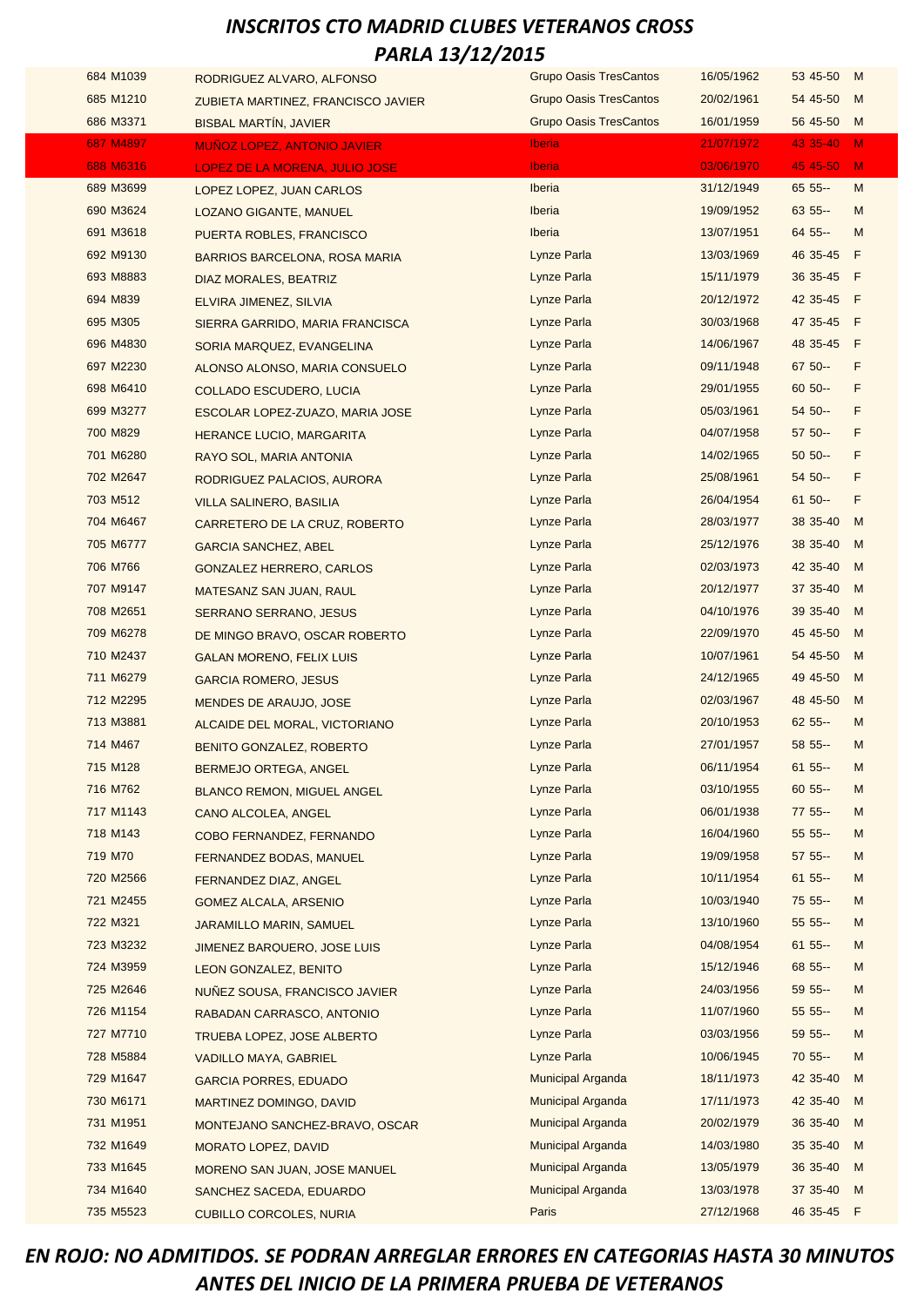| 736 M8558 | <b>ILDEFONSO GONZALEZ, SONIA</b> | Paris                        | 29/03/1968 | 47 35-45 F |   |
|-----------|----------------------------------|------------------------------|------------|------------|---|
| 737 M7410 | <b>REY MARTINEZ, GEMA</b>        | Paris                        | 26/12/1972 | 42 35-45 F |   |
| 738 M4358 | RODRIGUEZ SERRANO, MARTA         | Paris                        | 21/12/1970 | 44 35-45 F |   |
| 739 M5522 | ARRIBAS DE LARA, JAIME           | Paris                        | 18/09/1979 | 36 35-40   | M |
| 740 M7411 | <b>BENSO FERNANDEZ, SERGIO</b>   | Paris                        | 20/09/1976 | 39 35-40   | M |
| 741 M2340 | CANO PEÑA, DIEGO FRANCISCO       | Paris                        | 05/09/1973 | 42 35-40 M |   |
| 742 M784  | DE PRADO MARTINEZ, MARIO         | Paris                        | 16/06/1971 | 44 35-40   | M |
| 743 M1962 | ALONSO FERNANDEZ, JOSE           | Paris                        | 29/11/1965 | 50 45-50   | M |
| 744 M8026 | CORBACHO JIMENEZ, JUAN NEMESIO   | Paris                        | 15/04/1968 | 47 45-50   | M |
| 745 M8022 | <b>MANSO GUZMAN, FRANCISCO</b>   | Paris                        | 05/05/1968 | 47 45-50   | M |
| 746 M439  | GONZALEZ SERRANO, MAXIMINO JOSE  | Paris                        | 08/05/1955 | 60 45-50 M |   |
| 747 M2794 | <b>BARO GONZALEZ, CARLOS</b>     | <b>Sporting Hortaleza</b>    | 28/10/1970 | 45 45-50   | M |
| 748 M615  | DE LA FUENTE GONZALEZ, JAVIER    | <b>Sporting Hortaleza</b>    | 10/05/1966 | 49 45-50   | M |
| 749 M82   | DOMINGUEZ CHACON, FRANCISCO      | <b>Sporting Hortaleza</b>    | 15/08/1964 | 51 45-50   | M |
| 750 M5586 | ESPINAR ZAMARREÑO, MANUEL        | <b>Sporting Hortaleza</b>    | 09/04/1966 | 49 45-50   | M |
| 751 M662  | LINIO DURAN, JULIO               | <b>Sporting Hortaleza</b>    | 30/03/1964 | 51 45-50 M |   |
| 752 M2763 | MENASALVAS PACHECO, ALFONSO      | <b>Sporting Hortaleza</b>    | 04/08/1970 | 45 45-50   | M |
| 753 M2854 | PENA SEVILLA, RAMON              | <b>Sporting Hortaleza</b>    | 26/04/1968 | 47 45-50   | M |
| 754 M485  | POUSA RODICIO, JUAN CARLOS       | <b>Sporting Hortaleza</b>    | 13/10/1964 | 51 45-50   | M |
| 755 M2338 | RAMIREZ MUÑOZ, CARLOS            | <b>Sporting Hortaleza</b>    | 14/02/1968 | 47 45-50   | M |
| 756 M718  | RANZ HERRANZ, RAUL               | <b>Sporting Hortaleza</b>    | 15/06/1964 | 51 45-50 M |   |
| 757 M2411 | ROMON GARCIA, ALVARO             | <b>Sporting Hortaleza</b>    | 10/05/1967 | 48 45-50   | M |
| 758 M7394 | VAQUERIZO SANCHO, ALEJANDRO      | <b>Sporting Hortaleza</b>    | 15/03/1969 | 46 45-50   | M |
| 759 M1147 | ZORITA PADRINO, JOSE MARIA       | <b>Sporting Hortaleza</b>    | 02/12/1965 | 50 45-50 M |   |
| 760 M6734 | ALMAGRO NAVARRO, MAGDALENA       | <b>Suanzes San Blas</b>      | 16/06/1971 | 44 35-45 F |   |
| 761 M5937 | JIMENEZ PINTO, IRENE             | <b>Suanzes San Blas</b>      | 19/06/1979 | 36 35-45 F |   |
| 762 M6172 | MARTINEZ DE BERNAL, MARIA SELVA  | <b>Suanzes San Blas</b>      | 09/02/1954 | 61 35-45 F |   |
| 763 M8669 | <b>MODREGO JIMENEZ, MIGUELA</b>  | <b>Suanzes San Blas</b>      | 02/12/1967 | 48 35-45 F |   |
| 764 M4064 | RAMIREZ RUIZ, SUSANA             | <b>Suanzes San Blas</b>      | 15/09/1978 | 37 35-45 F |   |
| 765 M8556 | RODRIGO GARIJO, MARIA YOLANDA    | <b>Suanzes San Blas</b>      | 28/12/1974 | 40 35-45 F |   |
| 766 M263  | CHACON RIFON, CARLOS MANUEL      | <b>Suanzes San Blas</b>      | 01/12/1969 | 46 35-40 M |   |
| 767 M566  | <b>GARCIA RIVERA, MANUEL</b>     | <b>Suanzes San Blas</b>      | 09/03/1971 | 44 35-40   | M |
| 768 M2159 | <b>GRINAN CARAVACA, MANUEL</b>   | <b>Suanzes San Blas</b>      | 01/10/1971 | 44 35-40   | M |
| 769 M5620 | <b>BASALO OCHOA, JOSE LUIS</b>   | <b>Suanzes San Blas</b>      | 03/03/1967 | 48 45-50 M |   |
| 770 M2746 | DIAZ ALBAR, GABRIEL              | <b>Suanzes San Blas</b>      | 12/11/1967 | 48 45-50 M |   |
| 771 M4225 | DIAZ ALVAREZ, MANUEL             | <b>Suanzes San Blas</b>      | 12/04/1967 | 48 45-50   | M |
| 772 M3921 | GARCIA AVENDAÑO, JESUS MARIA     | Suanzes San Blas             | 09/06/1966 | 49 45-50 M |   |
| 773 M5692 | HERNANDO BELDA, JUAN FRANCISCO   | <b>Suanzes San Blas</b>      | 25/07/1968 | 47 45-50 M |   |
| 774 M1159 | OBREGON CACHO, JUAN CARLOS       | <b>Suanzes San Blas</b>      | 05/04/1969 | 46 45-50 M |   |
| 775 M3922 | PALANCAR DE LA TORRE, JOSE LUIS  | Suanzes San Blas             | 22/11/1964 | 51 45-50   | M |
| 776 M3917 | SOPENA ESTEBAN, JUAN ANTONIO     | <b>Suanzes San Blas</b>      | 29/08/1969 | 46 45-50   | M |
| 777 M6896 | <b>VELASQUEZ CORTES, NORBEY</b>  | <b>Suanzes San Blas</b>      | 30/06/1963 | 52 45-50   | M |
| 778 M2224 | FERNANDEZ PEDREGOSA, JOSE MANUEL | <b>Suanzes San Blas</b>      | 21/03/1960 | 55 55 --   | M |
| 779 M7528 | GONZALO GARZON, JOSE ALBERTO     | <b>Suanzes San Blas</b>      | 19/02/1960 | 55 55 --   | M |
| 780 M550  | LANGA HONTORIA, JUAN JOSE        | Suanzes San Blas             | 21/11/1954 | $6155 -$   | M |
| 781 M2192 | MARTINEZ GONZALEZ, ENRIQUE A.    | <b>Suanzes San Blas</b>      | 07/04/1955 | $6055 -$   | M |
| 782 M1393 | PICAZO IZQUIERDO, FERNANDO       | <b>Suanzes San Blas</b>      | 24/07/1949 | 66 55 --   | M |
| 783 M3925 | RIOS GONZALEZ, ANTONIO           | <b>Suanzes San Blas</b>      | 15/12/1958 | 56 55 --   | M |
| 784 M8995 | RIOS RODRIGUEZ, PEDRO            | <b>Suanzes San Blas</b>      | 09/06/1957 | 58 55 --   | M |
| 785 M8441 | <b>CUENCA GOMEZ, CRISTINA</b>    | <b>Track Cross Road Team</b> | 07/11/1977 | 38 35-45 F |   |
| 786 M4964 | <b>GOMEZ SANCHEZ, CRISTINA</b>   | <b>Track Cross Road Team</b> | 23/11/1975 | 40 35-45 F |   |
| 787 M2432 | MARTIN GARCIA, MARIA MAGDALENA   | <b>Track Cross Road Team</b> | 11/09/1978 | 37 35-45 F |   |
|           |                                  |                              |            |            |   |